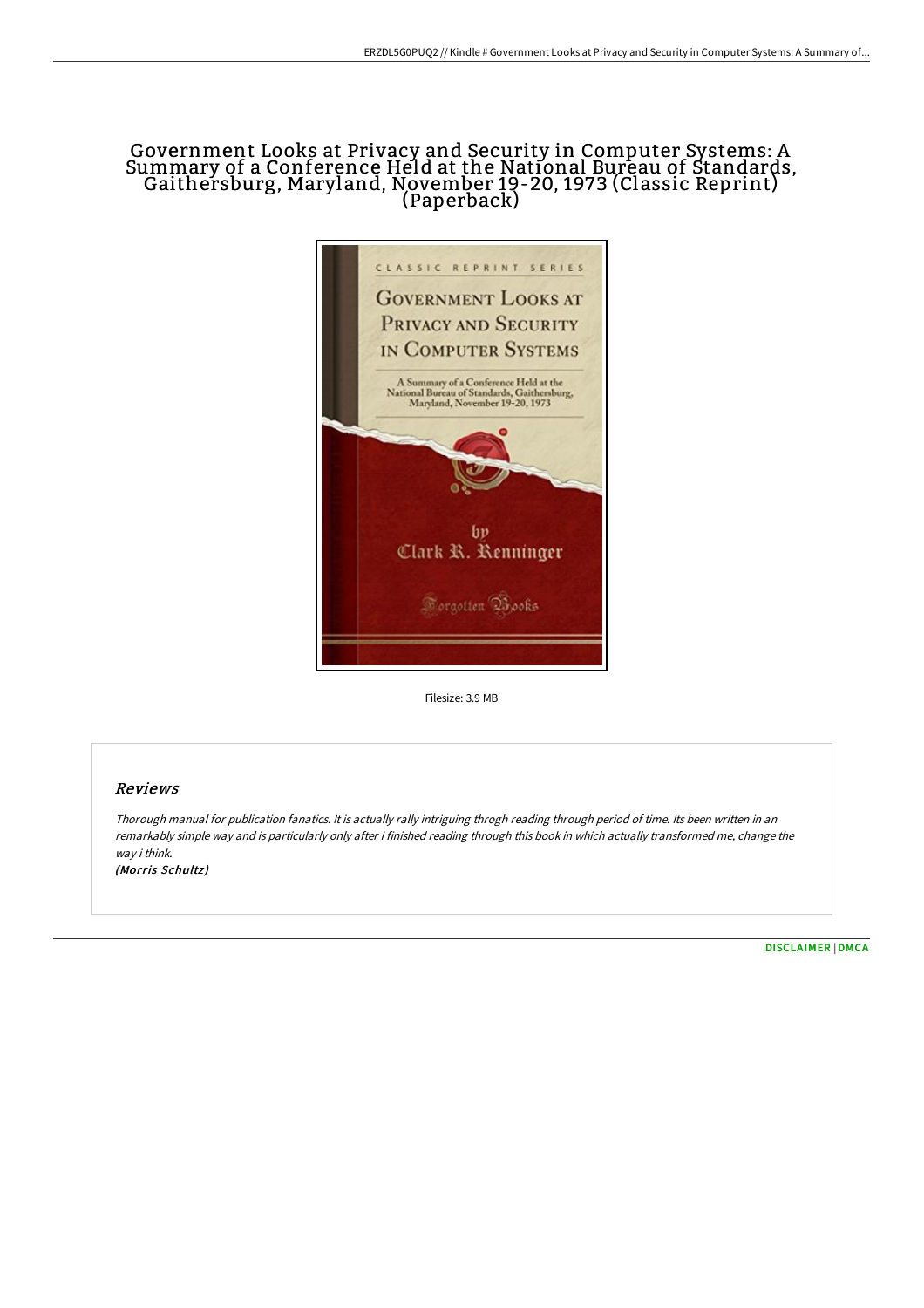## GOVERNMENT LOOKS AT PRIVACY AND SECURITY IN COMPUTER SYSTEMS: A SUMMARY OF A CONFERENCE HELD AT THE NATIONAL BUREAU OF STANDARDS, GAITHERSBURG, MARYLAND, NOVEMBER 19-20, 1973 (CLASSIC REPRINT) (PAPERBACK)



To download Government Looks at Privacy and Security in Computer Systems: A Summary of a Conference Held at the National Bureau of Standards, Gaithersburg, Maryland, November 19-20, 1973 (Classic Reprint) (Paperback) PDF, please follow the web link listed below and save the file or gain access to additional information which might be highly relevant to GOVERNMENT LOOKS AT PRIVACY AND SECURITY IN COMPUTER SYSTEMS: A SUMMARY OF A CONFERENCE HELD AT THE NATIONAL BUREAU OF STANDARDS, GAITHERSBURG, MARYLAND, NOVEMBER 19-20, 1973 (CLASSIC REPRINT) (PAPERBACK) ebook.

Forgotten Books, 2017. Paperback. Condition: New. Language: English . Brand New Book \*\*\*\*\* Print on Demand \*\*\*\*\*. Excerpt from Government Looks at Privacy and Security in Computer Systems: A Summary of a Conference Held at the National Bureau of Standards, Gaithersburg, Maryland, November 19-20, 1973 Any potential confrontation between society and technology over problems of individua] privacy and data confidentiality can be defused by understanding and action. The Conference on Privacy and Computer Security has contributed to both by providing an initial statement of governmental needs and problems and suggesting a broad range of activities for satisfying them} we hope thi Conference report will serve as the foundation for a continuing dialogue among the government, automation industries, service industries, and the consumer which wili lead to a refinement of this state ment and the assumption of relevant responsibilities for achieving effective so1utions. About the Publisher Forgotten Books publishes hundreds of thousands of rare and classic books. Find more at This book is a reproduction of an important historical work. Forgotten Books uses state-of-the-art technology to digitally reconstruct the work, preserving the original format whilst repairing imperfections present in the aged copy. In rare cases, an imperfection in the original, such as a blemish or missing page, may be replicated in our edition. We do, however, repair the vast majority of imperfections successfully; any imperfections that remain are intentionally left to preserve the state of such historical works.

 $\mathbb{R}$ Read [Government](http://techno-pub.tech/government-looks-at-privacy-and-security-in-comp.html) Looks at Privacy and Security in Computer Systems: A Summary of a Conference Held at the National Bureau of Standards, Gaithersburg, Maryland, November 19-20, 1973 (Classic Reprint) (Paperback) Online Download PDF [Government](http://techno-pub.tech/government-looks-at-privacy-and-security-in-comp.html) Looks at Privacy and Security in Computer Systems: A Summary of a Conference Held at the National Bureau of Standards, Gaithersburg, Maryland, November 19-20, 1973 (Classic Reprint) (Paperback)